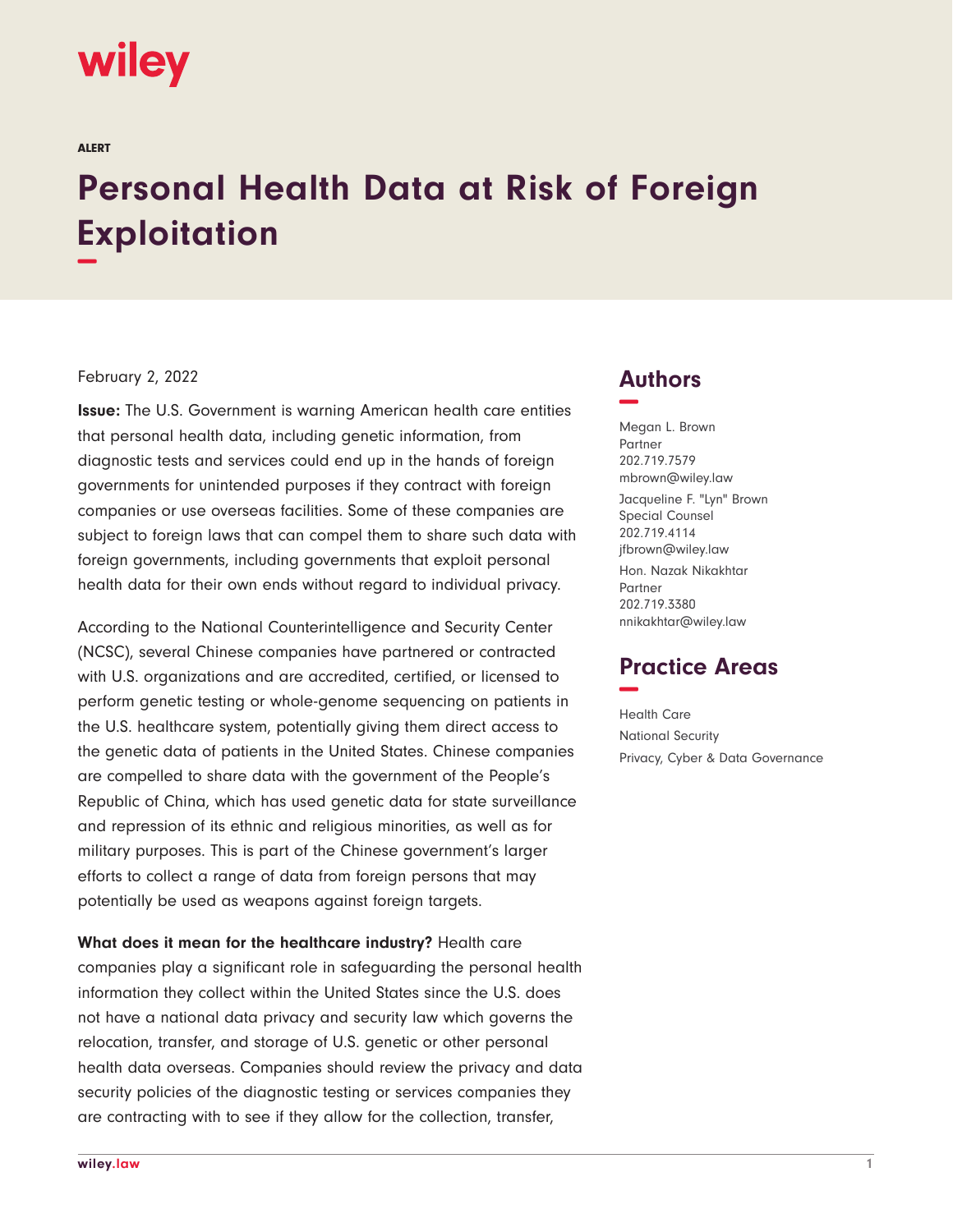processing or storage of U.S. patient or consumer data abroad and whether the data may be subject to the laws of foreign nations which might compel sharing.

Companies could end up sharing personal health data, including genetic data with a foreign government for purposes that the patient or consumer never intended. Loss of DNA data to unwanted parties is permanent and can be used by malicious foreign governments to build profiles on individuals for potential surveillance, coercion, or manipulation. Collection of large data sets from around the work by foreign governments can potentially enhance their global market share and economic advantage in pharmaceutical and health care sectors at the expense of U.S. companies.

While U.S. companies performing research through partnerships and data sharing arrangements with foreign companies can result in medical breakthroughs, foreign companies and/or foreign governments collecting U.S. personal health data can also pose risks to individual privacy and U.S. economic and national security as well.

**\*\***

#### **What does the U.S. Government warning do?**

NCSC is seeking to protect personal health data from foreign exploitation by warning companies about the unintended consequences of contracting with foreign companies or with U.S. companies that have facilities in certain overseas locations which compel data sharing with the government such as China.

Before partnering or contracting with a company that offers diagnostic tests or services in the United States, organizations should examine who they are doing business with and look for any foreign connections. Companies partnering with foreign entities should consider the following risk mitigation measures:

- Review privacy and security policies to determine whether they permit the collection, transfer, processing, or storage of U.S. patient or consumer data abroad.
- Determine the company's potential foreign government ownership or ties.
- Determine if laws in the home country of the company or its affiliates require data sharing with foreign governments.
- Negotiate contracts that require U.S. patient or consumer data to be held in the United States and prohibit that data from being transferred abroad without patient or consumer consent.

If an organization has already partnered or contracted with a company with foreign ties, it should determine the security and privacy impact of the data that has already been shared. Consider the sensitivity of what data has been shared along with the quantity of data that has been shared. Large amounts of seemingly non-sensitive data can be aggregated and the patterns or relationships from that aggregation can be exploited by malicious foreign actors. Companies should ensure that patient or consumer disclosures explain potential security risks and loss of privacy.